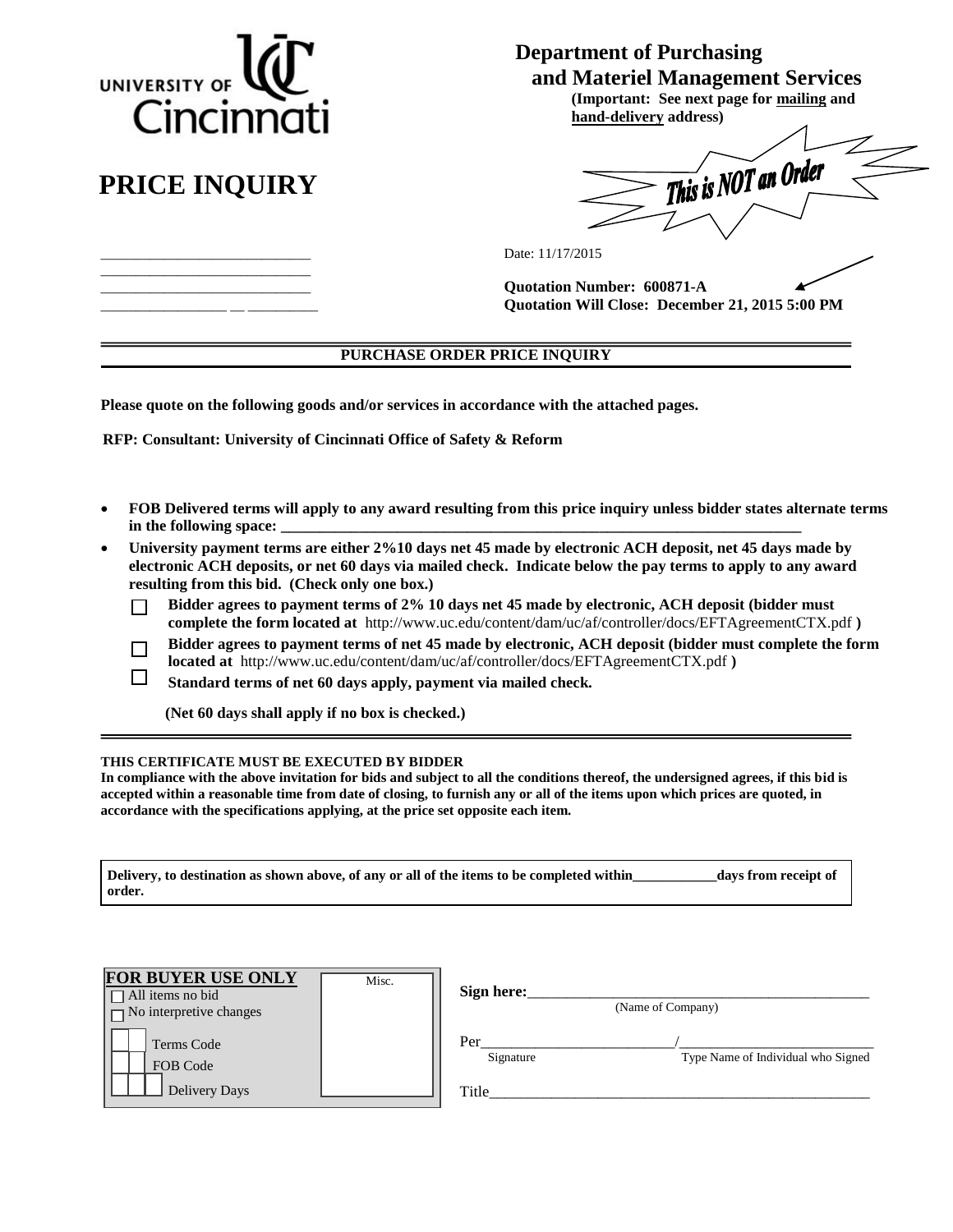#### **Mail address:**

Purchasing Department University of Cincinnati PO Box 210089 Cincinnati OH 45221-0089

# **GENERAL CONDITIONS AND TERMS FOR ANY AGREEMENT THAT RESULTS FROM THIS BID**

#### **Hand delivery address:**

Purchasing Department Rm 320 University Hall University of Cincinnati 51 Goodman Dr Cincinnati OH 45221-0089

- 1. Proposals to be considered must be received at the Hand delivery address identified on this page prior to the date and time designated in this inquiry, and none will be accepted thereafter. If only a date is shown, bids will be received until the close of the business day. Be certain to sign and return this form.
- 2. Instructions, manufacturer's catalog numbers, etc. where shown herein, are for descriptive purposes to guide the bidder in interpreting the standard of quality, design, and performance desired, and shall not be construed to exclude proposals based on furnishing other equivalent types of material or<br>service. However, any substitution or departure proposed by bidder must be clearly noted and described, otherwise it will be understood the bid intends to meet exactly the specifications.
- 3. Samples requested must be furnished free of expense, as instructed by the Buyer, and, if not destroyed or required in connection with the award or delivery, will, upon request, be returned at the bidder's expense. Right is
- A. In the event of an award, the contractor must agree to all of the conditions and terms specified therein, and on the Bid Inquiry that preceded the award. Direct all correspondence relative to the purchase to the Purchasing Department, University of Cincinnati, PO Box 210089, Cincinnati OH 45221-0089. Prices cannot be altered during the term unless that was a condition of the contractor's bid. Unless otherwise stated, unit prices are inclusive of all costs.
- B. If any contract does not agree with your quotation, contact the Buyer before performance begins. Prior to performance, the University may require additional information from the Contractor in order to insure that the Contractor is qualified and that the product or service offered will meet the need for which it is intended.
- C. Notwithstanding any other provision in the purchase order, the University reserves the right to cancel any order at any time prior to delivery without penalty.
- D. Goods not conforming with the purchase order will not be accepted. The Buyer must approve any substitution of non-conforming goods prior to shipment (in writing).
- E. Terms of the purchase order cannot be modified, altered, or changed without the specific written approval of the Buyer. If the Contractor proposes any different or additional terms, they will constitute a counter offer to the University and no new contract will come into existence unless proposed in writing to the Buyer and specifically accepted by that person as evidenced by signature agreeing to those specific terms. The purchase order is expressly limited to its terms and cannot be varied unilaterally by Contractor.
- F. In the event of default by the Contractor, including failure to deliver any item requested within a reasonable time after acceptance of the contract, or if the University rightfully rejects the goods or services or revokes acceptance, the University may without waiving any other remedy permitted by law, make covering purchases of goods or services and hold Contractor liable for all additional costs incurred. Further, in such event,

reserved to mutilate or destroy any sample if considered necessary for testing purposes.

- 4. Prices quoted, unless otherwise stated by bidder, are to include all charges for transportation, packing, crates, containers, etc. necessary to complete delivery as designated herein.
- 5. Right is reserved to accept, or reject any, or all, bids, combination of items, or lot, and to waive formalities not inconsistent with law.
- 6. In case of error in extending the total amount of bid, the unit price will govern.
- 7. U.C. terms are 2% 10 days net 45 by electronic ACH deposit, or net 45 by electronic ACH deposit, or net 60 days via mailed check. Payments are from receipt of invoice or from delivery and acceptance of goods, whichever is later.
- 8. If you do not respond to three(3) bid inquiries, your firm may be removed from future bid lists.

the University, at its option, may be relieved of any duty to accept such items as are subsequently delivered.

- G. Contractor may not assign or delegate duties under the purchase order without written approval of the Buyer, nor may Contractor change sources of supply or brands identified in the contract without written approval of the Buyer.
- H. Contractor warrants that the goods covered by the purchase order are of merchantable quality and fit for any intended purpose disclosed by the University to the Contractor or as represented by Contractor to the University. Contractor agrees to reimburse the University for any losses or consequential damages which it incurs because of defective goods or services. Further, Contractor agrees to defend, indemnify and hold the University harmless from any claims made by third persons arising from injury caused by allegedly defective goods or personal services and any consequential damages claimed. Said warranties are in addition to any express or implied warranties of Contractor.
- I. The University shall have a reasonable time after delivery to inspect the goods delivered or services rendered under the contract and to reject or revoke acceptance of any not conforming with the terms of the agreement. Rejected goods will be returned to Contractor at Contractor's expense. Rejected services will be reworked and all costs associated with the rework will be charged to Contractor.
- J. In the event of any proceedings in bankruptcy or insolvency of Contractor, the University may, at its option, cancel any unfilled releases under the purchase order without liability, whatsoever.
- K. Quantities delivered must equal exact amounts released unless otherwise agreed in writing by the Buyer. Installment shipments are discouraged unless specified. If the price for any item is reduced by the Contractor to a price below the price stated in the purchase order prior to delivery, the selling price applicable shall be reduced to give the University the benefit of such lowered price.
- L. The purchase order will set forth the entire agreement between the parties and shall be construed in conformance with the laws of the State of Ohio.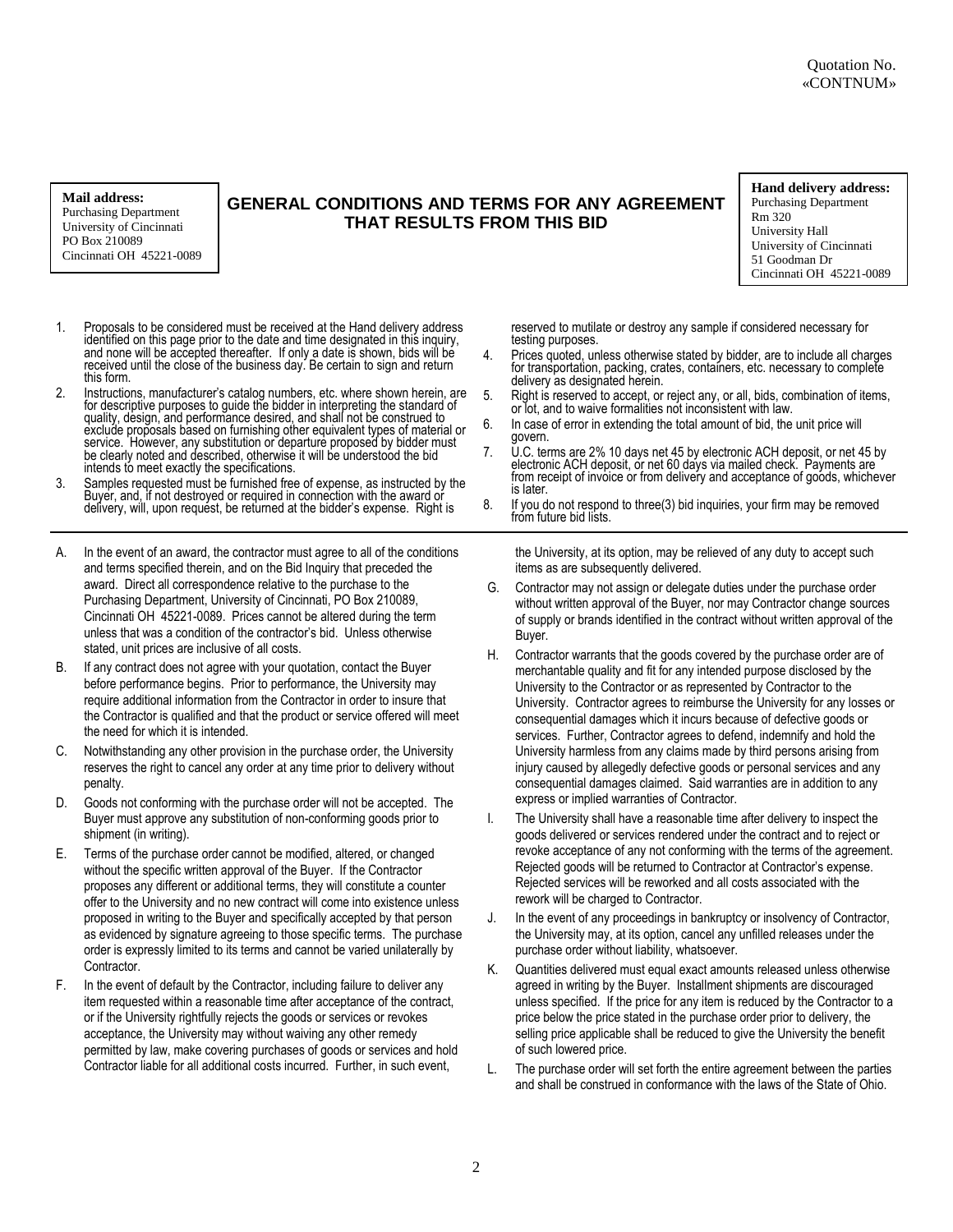All provisions of the Revised Code of the State of Ohio, and the Ohio Administrative Code, insofar as they apply to contracting by a state university, are made a part of the agreement.

- M. Where the contractor is manufacturing goods incorporating or making use of any trade, service or identifying mark of the University, Contractor will be required to obtain authorization and be licensed through the University Licensing Program.
- N. No Contractor or Subcontractor or any person acting on their behalf shall, by reason of Race, Color, Sex, Age, Handicap, National Origin or Ancestry discriminate in employment in the performance of work under this contract.
- O. Contractor shall comply with provision of Executive Order 11246 as amended by Executive Order 11375 as supplemented by Department of Labor Regulation 41 CFR Part 60, the Copeland Anti-Kickback Act (18 USC 874) as supplemented in Department of Labor Regulation 29 CFR Part 3, the Bacon-Davis Act (40 USC 276a et.seq.), Sections 103 and 107 of the Contract Work Hours and Safety Standard Act (40 USC 327-330) as supplemented by Department of Labor Regulation 29 CFR Part 5, and the Clean Air Act of 1970 (42 USC 1857 et.seq.) to the extent that they are applicable. Contractor shall comply with CERCLA, SARA, and all other federal, state, and local environmental laws and regulations in performing this contract.
- P. Contractor warrants that it is not subject to an unresolved finding for recovery under section 9.24 of the Ohio Revised Code. If the warranty is deemed to be false, the purchase order or term contract is void ab initio and the Contractor must immediately repay to the University any funds paid under this order or contract.
- Q. Debarment: By accepting or performing any part of an order the Contractor certifies to the best of its knowledge and belief that it and its principals are not presently debarred, suspended, proposed for debarment, declared ineligible, or voluntarily excluded from covered transactions by any Federal or State of Ohio department or agency. Debarment, suspension, or proposed debarment by the Federal or State of Ohio Government constitutes grounds for automatic termination of any order. Further, Contractor shall provide immediate written notice to Buyer in the event that during the performance of an order, Contractor or any of Contractor's principals is debarred, suspended, or proposed for debarment by the Federal Government or any State Government.
- R. Contractor must comply with Rules and Regulations of the University of Cincinnati relative to Affirmative Action and Contract Compliance.
- S. No Agreement, Purchase Order, policy, or contract of any nature is automatically renewable. All transactions terminate in accordance with the limitations of the specific period stated and/or in the event that no chronological limit is established by the expiration date of budget funds as set forth on this purchase order or term contract. In addition, when an agreement requires periodic payments by the University out of funds appropriated by the legislature of the State of Ohio extending beyond the expiration of a legislative funding period, the agreement shall be subject to cancellation by the University without penalty if funding is not provided by the State.
- T. Taxes: The University of Cincinnati is a state university of the State of Ohio. As such, it is exempt from most taxes, including State Sales and Use taxes, Real Estate taxes and Personal Property taxes. The University

is without authority to pay such taxes if billed by Contractor. If any taxes must be paid by Contractor, they should have been reflected in the quotation. The University's federal taxpayer identification number is 31- 6000989.

- U. Work for Hire: Contractor and University intend the Work and any and all documentation or other products and results of the services to be rendered by Contractor hereunder to be a work made for hire. Contractor acknowledges and agrees that the Work (and all rights therein) belongs to and shall be the sole and exclusive property of University. If for any reason the Work would not be considered a work-for-hire under applicable law, Contractor does hereby sell, assign, and transfer to University, its successors and assigns, the entire right, title and interest in and to the copyright in the Work and any registrations and copyright applications relating thereto and any renewals and extensions thereof, and in and to all works based upon, derived from, or incorporating the Work, and in an to all income, royalties, damages, claims and payments now or hereafter due or payable with respect thereto, and in and to all causes of action, either in law or in equity for past, present, or future infringement based on the copyrights, and in and to all rights corresponding to the foregoing throughout the world.
- V. The Contractor agrees to protect, defend, and save the University harmless against any demand for payment for the use of any patented material, process, article or device that may enter in to the manufacture, construction, or form a part of the work covered by the agreement.
- W. Statutory Conformity: Contractor warrants and represents that goods covered by the contract have been manufactured and transported in accordance with all requirements of the Fair Labor Standards Act and all other applicable federal, state, and municipal laws, rules and regulations.
- X. Billings:

By postal mail, send original invoice to: Invoices University of Cincinnati PO Box 212000 Cincinnati OH 45221-2000

By email, send invoice to: ucapinv@ucmail.uc.edu

Invoices must include the University Purchase Order number, that authorized delivery of the merchandise or service, and your Federal Tax I.D. number. Payment will be made when the materials or services have been fully delivered and accepted to the full satisfaction of the University.

Y. Invoices exceeding the limits established by an award, or for materials not qualifying under its specifications are not subject to payment. Issue invoices that fully describe the product or service that you have rendered, together with our purchase order number. Do not issue statements. If you send your invoice to the wrong address, expect payment to be delayed. Discount period will begin on receipt of invoice or merchandise, whichever is later. Payment will be made by ordinary mail and date of postmark is date of payment, unless otherwise agreed to in writing. The University reserves the right to use cash payment terms and all other discounts in its evaluation of bids. It will not pay finance or other so called late charges.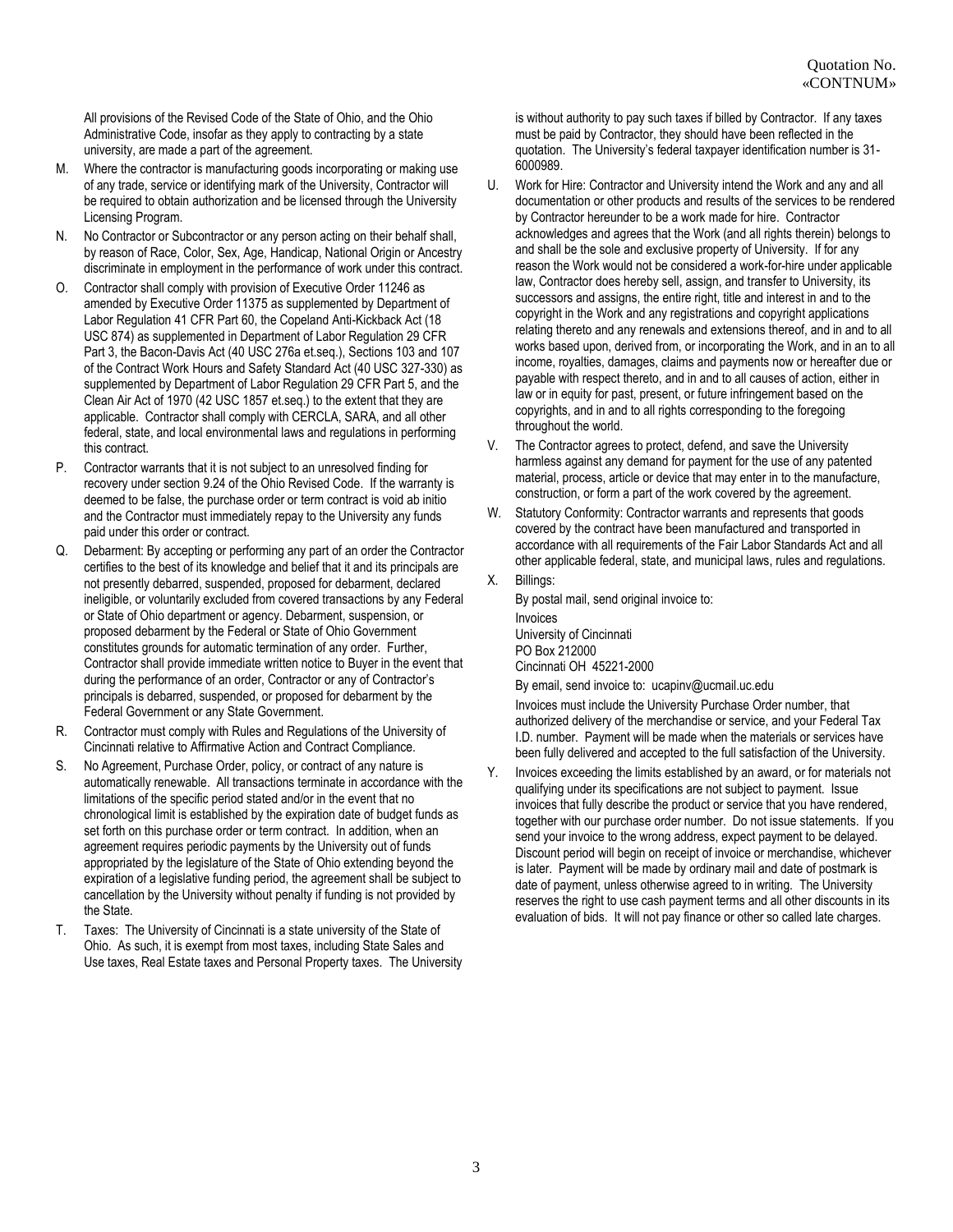#### University of Cincinnati Special Terms

# **Sealed Proposals**

Sealed proposals will be received by the University of Cincinnati at the Department of Purchasing until 5:00 PM, December 21, 2015 for: RFP: Consultant: University of Cincinnati Office of Safety & Reform. Our handdelivery/courier service address and location of formal bid opening is:

> Department of Purchasing Room 320 University Hall University of Cincinnati 51 Goodman Drive Cincinnati Ohio 45221-0089

Our federal mailing address is:

Department of Purchasing University of Cincinnati PO Box 210089 Cincinnati, Ohio 45221-0089

Note: Complete the cover page (all items) and submit with your complete proposal. Use enclosed blue envelope for your proposal or affix as a label.

# **Conformity With Bid Documents**

Bidders are encouraged to accept all University of Cincinnati terms and conditions identified in this bid. The submittal of exceptions or deviations by a bidder in their proposal may be cause for disqualification.

Bidders should complete the following "Yes" / "No" conformity question.

#### **Does your proposal comply with all terms and conditions identified in this bid?**



**Yes, our proposal complies with all terms and conditions identified in this bid.** 

**No, our proposal does not comply with all terms and conditions identified in this bid.**  Important! If "No" is checked, then the bidder should attach to their proposal a separate sheet titled "Exceptions" that is formatted as follows:

- Bidder is expected to identify SPECIFIC exceptions to University of Cincinnati terms and conditions. Bidder's printed terms and conditions are NOT considered specific exceptions and may not be accepted.
- Any University of Cincinnati term and condition to which the bidder is taking specific exception should be clearly identified by page number and paragraph title.
- Following each specific exception entry, bidder should clearly state proposed, alternate language for consideration. (Please note that the University of Cincinnati lacks authority to, and will not, agree to any proposal for the vendor's unconditional indemnification, for compulsory arbitration, for jurisdiction or venue in any courts other than a court of competent jurisdiction in the State of Ohio, or for governing law other than the law of Ohio and the United States of America.)

# **Restricted Disclosure Requests**

Some vendors may identify parts of their proposals as confidential, proprietary, private, or use similar terms that are intended to restrict disclosure. The University of Cincinnati is only able to consider such requests to the extent permitted by Ohio law.

Bidders should complete the following "Yes" / "No" restricted disclosure question.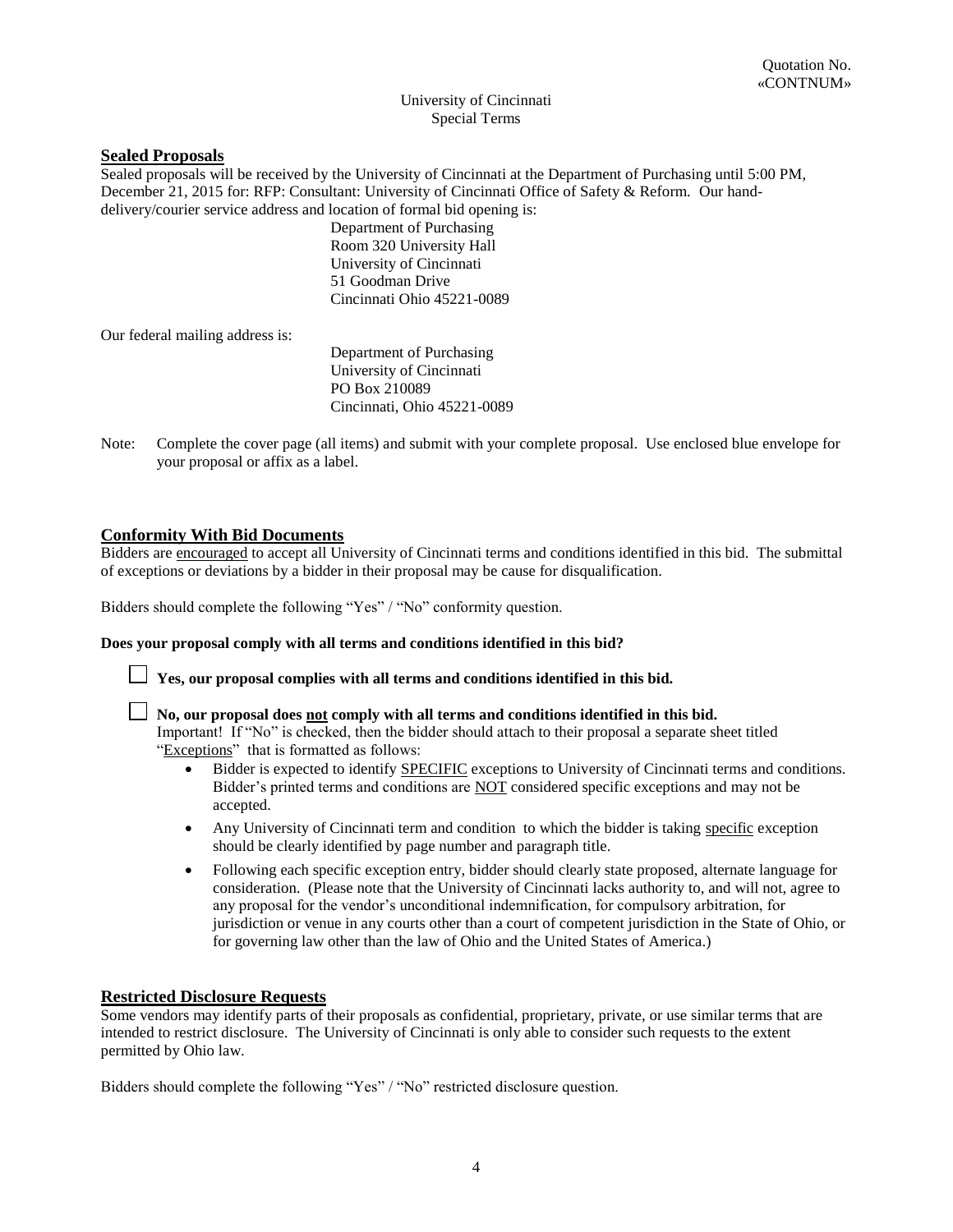#### **Does your proposal contain any language that is intended to restrict disclosure?**

#### **Yes, our proposal does contain such language.**

Important! If "Yes" is checked, then bidder should attach to their proposal a separate sheet titled "Restricted Disclosure" that identifies the SPECIFIC narrative in their proposal (e.g., page number, paragraph title, and sentence) that they request to remain confidential. Entire proposals that are identified by the bidder as confidential or proprietary, or similar preprinted designations, are NOT considered specific requests and may not be accepted. (Please note that the University of Cincinnati lacks authority to, and will not, agree to restrict disclosure of any pricing information.)

#### **No, our proposal does not contain language that is intended to restrict disclosure.**

# **Verbal Contact Not Permitted**

Absolutely no verbal contact by vendor is permissible while this bid and subsequent evaluation process are pending. Questions (if any) must be submitted in writing and must be received in the University of Cincinnati Department of Purchasing by December 14, 2015, NOON Cincinnati time and must reference price inquiry # 600871-A.

Submit such questions (if any) to:

 Department of Purchasing Attn: Cheryl Smith Personal & Confidential University of Cincinnati P O Box 210089 Cincinnati, Ohio 45221-0089

Vendors may fax questions (but not completed bid responses) in accordance with above instructions. The University of Cincinnati Purchasing Department's fax number is (513) 556-5262. The appropriate price inquiry number and buyer's name should be referenced. It is noted that the University assumes no responsibility for problems in facsimile transmissions, including, but not limited to, changes in fax number, failure in the telephone lines, or problems with the facsimile equipment. Any fax transmissions are strictly at the vendor's risk..

Questions worthy of response will be answered via addendum. U.C. reserves the right not to respond to questions received after the cutoff date just indicated above.

Caution: The University of Cincinnati's Central Purchasing Department will not accept completed bid responses that are faxed directly to our office. The above fax number should be only be used to fax questions.

#### **Post-Bid Interviews And Negotiations**

The University of Cincinnati (U.C.) reserves the right to negotiate with one or more of the respondents in order to arrive at a final selection.

The University may select bidder semi-finalists for detailed evaluation and post-bid interviews. Vendor semi-finalists may be asked to conduct on-site product demonstrations. The objective of any post-bid interview and/or product demonstration will be to permit key departmental personnel an opportunity to seek clarification and to validate the vendor proposals.

This process may also include the negotiation of finer points of the bid. Excluded from any negotiation shall be, 1) major items that were not previously specified or quoted in the RFP, 2) increases in the prices for items quoted in the vendor's bid, 3) new charges for items that were quoted at no charge. If negotiations are pursued, then they will occur only with the vendor under prime consideration. Should it be determined that a particular vendor's proposal is not in the best interests of the University, then negotiations would occur with the next best bidder, and so on.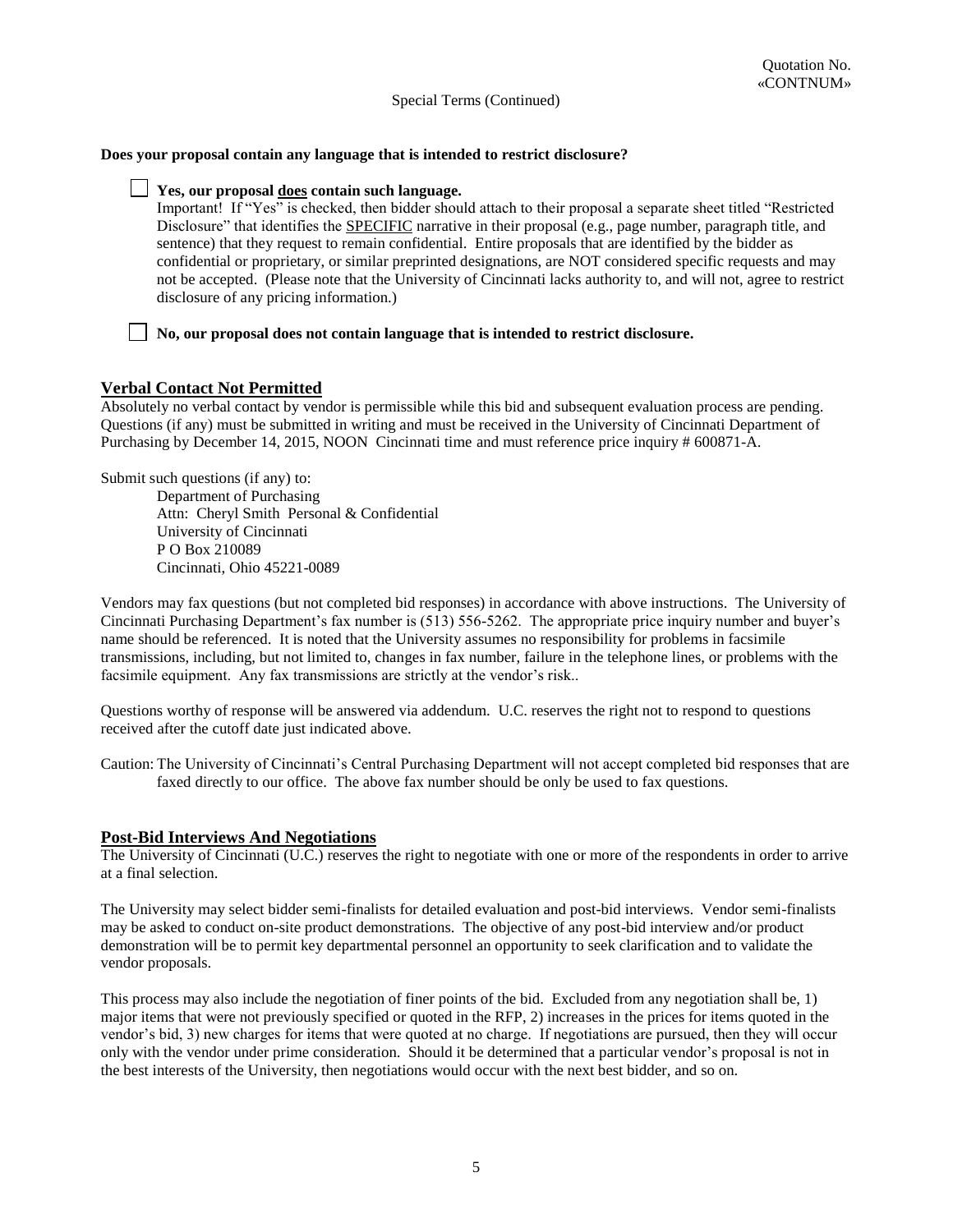All vendors are cautioned to be carefully detailed, specific and accurate in their written bid responses as each bid should speak for itself. Vendors should complete their quote with the understanding that post-bid interviews or negotiations are an option that may, or may not, be exercised by the University. Written bids that are vague or difficult to interpret due to incompleteness may be considered non-responsive and ineligible for award consideration.

Lastly, the University may request a respondent to furnish such supplemental information as is sufficient to assure the respondent's resources, system functionality, business organization and financial resources are adequate to successfully execute this project.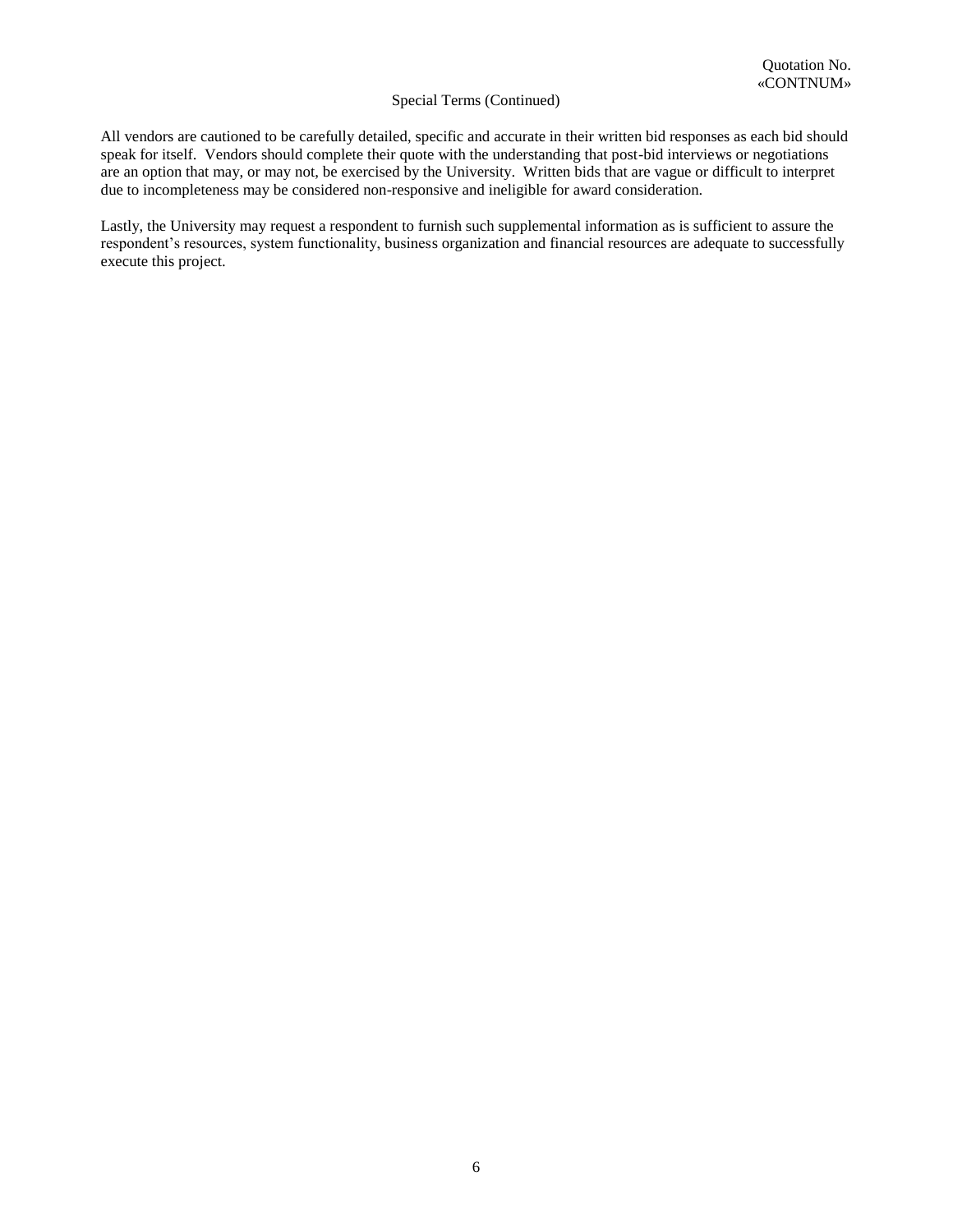# **SCOPE OF WORK**

# *Purpose of RFP and Background*

The University of Cincinnati's Office of Safety and Reform is requesting proposals from qualified organizations to perform a comprehensive review of the University of Cincinnati Police Department (UCPD). Our purpose is to review current policies, procedures, practices, and training, identify best practices in these areas, and plan a course for inclusive reform efforts. The University of Cincinnati (UC) is committed to ensuring that UCPD is engaging in effective, efficient, and equitable policing, while simultaneously rebuilding trust with our university and community members. This comprehensive review of the UCPD will serve as a roadmap for our reform agenda and be used as a guide to establish a culture of transparency, legitimacy, fairness, collaboration, inclusion, diversity, and innovation within the UCPD. This review will also be used to determine the right size and mix for the UCPD now and in the future. Our goal is to increase trust, open communication, and cooperation between the UCPD and other members of the University and neighboring communities.

Special Terms (Continued)

The objective of this RFP is to gather information necessary to select the best consultant to provide an external comprehensive review of the UCPD. The selected firm will be asked to provide professional research, reviews, data analyses, recommendations and consultation as specified within this document. The UCPD is committed to instituting the changes necessary to become national leaders in urban university policing.

The University of Cincinnati (UC) is a state university in the State of Ohio, with 14 colleges serving over 44,000 students. UC is the largest employer in the Cincinnati region, with over 15,000 employees and an economic impact of more than \$3 billion. The UC Uptown campuses are composed of the Main campus (West) and Medical campus (EAST). While approximately 13% of the UC Uptown students live on campus, between 10,000 and 15,000 students reside in the off-campus neighborhoods within a one-mile radius of these two Uptown campuses.

The University of Cincinnati Police Department (UCPD) is a fully empowered law enforcement agency that provides all public safety and emergency services for the UC community. All UCPD Officers have full police authority, and are certified law enforcement officers by the State of Ohio, having completed all training requirements required by the Ohio Peace Officer Training Academy (OPOTA). The department currently employs 72 police officers and 26 security officers.

The UCPD has full jurisdiction on all University owned and operated buildings and contiguous public properties. Further, the UCPD participates in the Hamilton County Law Enforcement Mutual Aid Agreement, which permits members of local law enforcement to assist in policing areas traditionally outside of their jurisdiction, when necessary. Hamilton County Agreement:

<https://assets.documentcloud.org/documents/2169614/hamilton-county-mutual-aid-agreement.pdf>

In addition, through the Mutual Assistance In-progress Crime Assistance Agreement with the City of Cincinnati, signed in 2009, the UCPD also has jurisdiction to perform police functions within the City of Cincinnati, without request of or prior notice from the City. The UCPD routinely patrols in city neighborhoods (approximately one mile) surrounding the UC Uptown Campus. MOU:

<http://www.uc.edu/content/dam/uc/ucomm/docs/MOU%20between%20City%20and%20UC.pdf>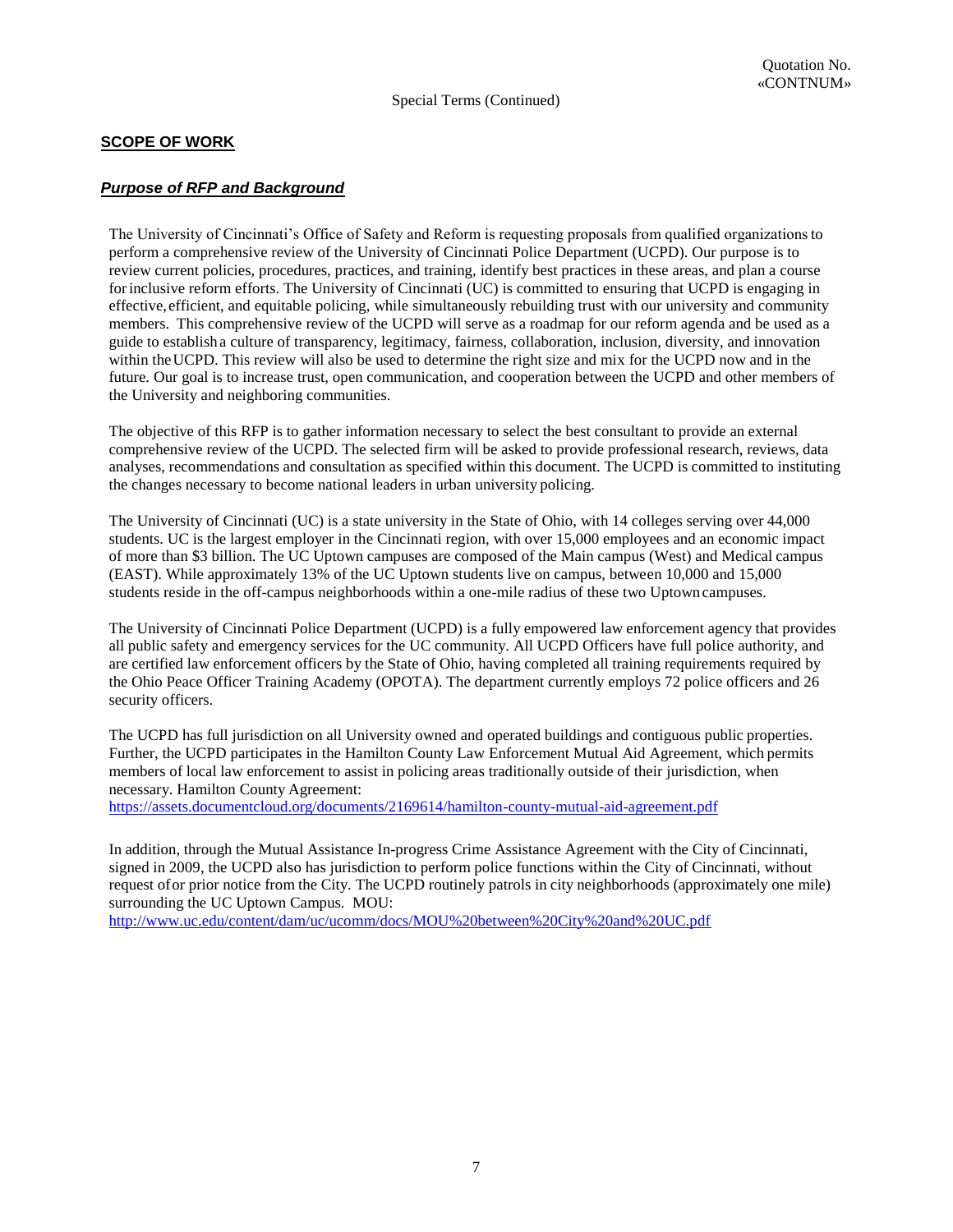On August 5, 2015, the City of Cincinnati City Council passed emergency Ordinance #264-2015 which temporarily restricts UCPD from performing traffic enforcement beyond the campus boundaries.

City Ordinance:

# [http://city-egov.cincinnati](http://city-egov.cincinnati-oh.gov/Webtop/ws/council/public/child/Blob/43198.pdf?rpp=10&upp=0&m=1&w=NATIVE%28%27DOC_NO+%3D+%27%27201501122%27%27%27%29)[oh.gov/Webtop/ws/council/public/child/Blob/43198.pdf?rpp=10&upp=0&m=1&w=NATIVE%28%27DOC\\_NO+%3D](http://city-egov.cincinnati-oh.gov/Webtop/ws/council/public/child/Blob/43198.pdf?rpp=10&upp=0&m=1&w=NATIVE%28%27DOC_NO+%3D+%27%27201501122%27%27%27%29) [+%27%27201501122%27%27%27%29](http://city-egov.cincinnati-oh.gov/Webtop/ws/council/public/child/Blob/43198.pdf?rpp=10&upp=0&m=1&w=NATIVE%28%27DOC_NO+%3D+%27%27201501122%27%27%27%29)

The UCPD is led by the Chief of Police, who reports to the Director of Public Safety; the Director of Public Safety reports to the Senior Vice President for Administration and Finance, who reports to the University President. The UCPD is organizationally divided into three main areas: (1) Field Operations, (2) Support Services and (3) Professional Standards.

Calls for reform of the UCPD stem from a recent officer-involved shooting off-campus. On July 19, 2015 at 6:30 pm, former–UCPD Officer Raymond Tensing conducted a traffic stop near the intersection of Rice and Valencia Streets, which is about one mile off-campus. During the traffic stop, an altercation occurred between the driver of the car (Samuel Dubose) and the officer, resulting in the shooting death of Mr. Dubose by Officer Tensing. The incident was captured on Officer Tensing's on-body camera. The Cincinnati Police Department (CPD) conducted the initial investigation and provided all investigative materials to the Hamilton County Prosecutor's Office. A convening of the Hamilton County Grand Jury resulted in an indictment for murder against Ray Tensing, who was subsequently dismissed from his UCPD employment. Mr. Tensing's pre-trial hearing is scheduled for November 16, 2015.

In the immediate days and weeks following the incident, the UC Administration engaged in a number of review and reform efforts. First, the UC Office of Safety and Reform was created and Dr. Robin Engel was named as Vice President of Safety & Reform to oversee all review and reform efforts related to the UCPD, and public safety more broadly. The positions of the Director of Public Safety (James Whalen) and the Director of Police-Community Relations (S. Gregory Baker) were created and hired.

The University retained Kroll Inc., on July 31, 2015 to conduct an external review of all aspects of the officerinvolved shooting, including all UCPD personnel actions associated with the incident. This report was publicly released on September 11, 2015 and is available at:

[http://www.uc.edu/content/dam/uc/safety](http://www.uc.edu/content/dam/uc/safety-reform/documents/Kroll%20Report%20of%20Investigation%208.31.2015.pdf)[reform/documents/Kroll%20Report%20of%20Investigation%208.31.2015.pdf](http://www.uc.edu/content/dam/uc/safety-reform/documents/Kroll%20Report%20of%20Investigation%208.31.2015.pdf)

The UC Safety & Reform Community Advisory Council (CAC) has also been recently established. The CAC's purpose is two-fold: (1) To advise the UC Vice President for Safety and Reform on developing UCPD's reform agenda as well as tracking its progress and communicating its impact; and (2) To assist the UCPD Director of Police Community Relations in building, enhancing and expanding UCPD's relationships with our diverse local communities. The CAC is comprised of 19 members representing various groups from UC and the larger Cincinnati community in an effort to promote diversity of thought, ideas, and information exchange. The CAC is chaired by the Honorable Judge John A. West, Hamilton County Court of Common Pleas. The collective work of the CAC is designed to promote our five core principles: transparency, legitimacy, fairness, collaboration, and innovations.

President Ono promised to engage in a thorough external review of all UCPD policies, procedures, practices, and training, which is the subject of this RFP. Additional information regarding the officer-involved shooting incident, the University's response, and any reform-related efforts can be found at[: http://www.uc.edu/safety-reform.](http://www.uc.edu/safety-reform)  Additional information regarding the UCPD, including annual crime reports, victimization surveys, crime prevention initiatives, and community engagement can be found at:<https://www.uc.edu/publicsafety.html>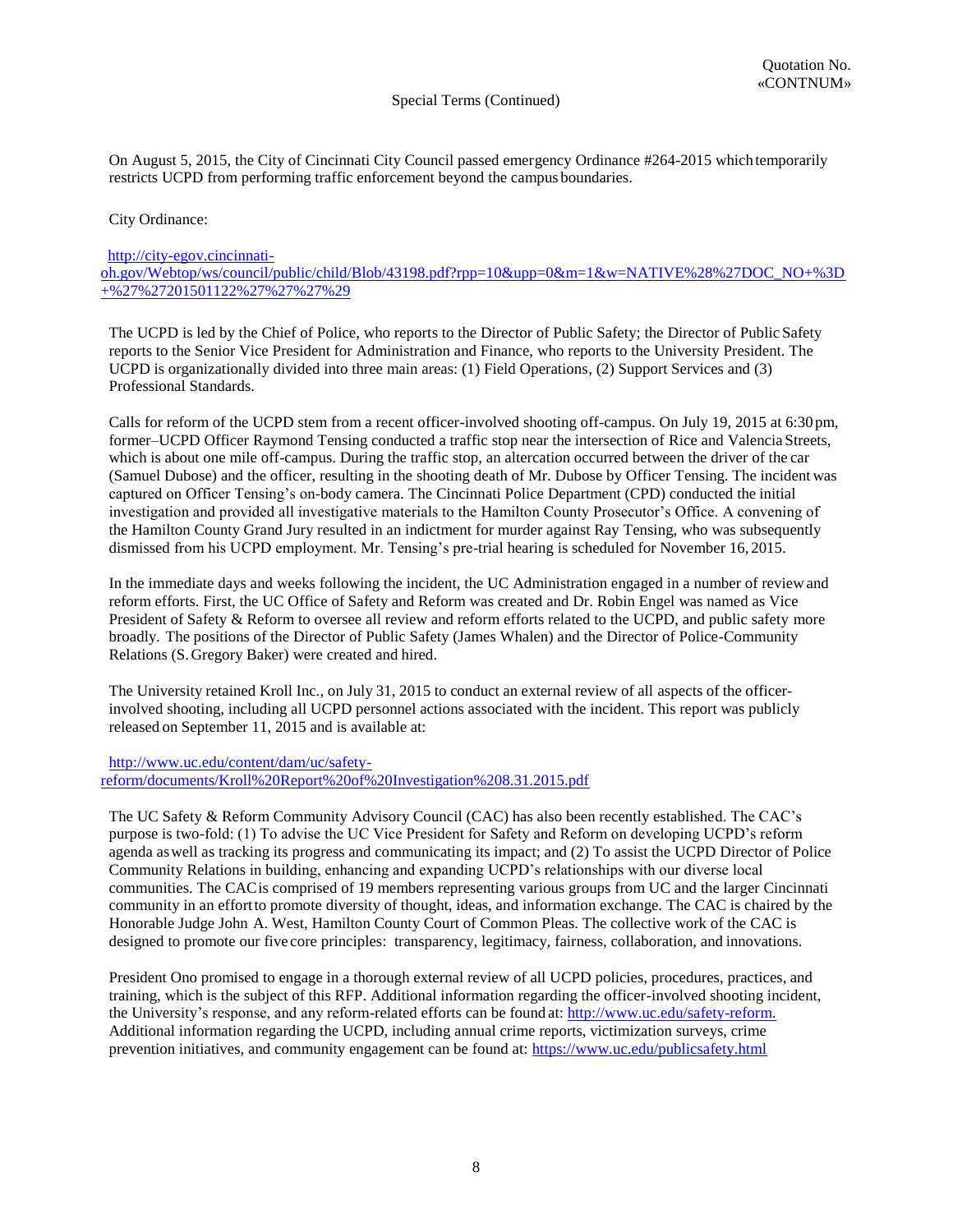# *1. Proposal Content*

An external review will be commissioned to examine all policies, procedures, practices, and training of the UCPD, in an effort to strengthen UC's commitment to incorporate trust, open communication and cooperation between the UCPD, members of the UC and surrounding neighborhoods, and enhance best practices in public safety. Those seeking a contract to perform this work must submit a written proposal that addresses all aspects of the content areas described below. Bidders should look beyond the specific officer-involved shooting incident on July 19, 2015 to provide a thorough assessment of the UCPD as described in the following areas detailed within this RFP. To conduct the below-described scope of work, the contracted vendor will be given access to all necessary UCPD personnel, facilities, records, and data.

# *1.1 Review of All UCPD Policies and Procedures*

- 1.1.1 Submitted proposals should provide and include a plan to thoroughly examine all written policies and procedures of the UCPD.
- 1.1.2 Assess the extent to which UCPD policies and procedures compare to best practices for urban university police agencies.
- 1.1.3 Identify the positive aspects of existing policies and practices, as well as the areas that need improvement or adjustments.
- 1.1.4 Identify any topics or areas not covered by current written policies and procedures.
- 1.1.5 Include a plan for examining informal (non-written) policies, procedures, or practices that may enhance or inhibit compliance with written policies and procedures.
- 1.1.6 Provide actionable recommendations regarding adjustments needed to formal policies and procedures to address any informal mechanisms that may influence compliance.
- 1.1.7 Provide actionable recommendations to rebuild trust between the UCPD and the community.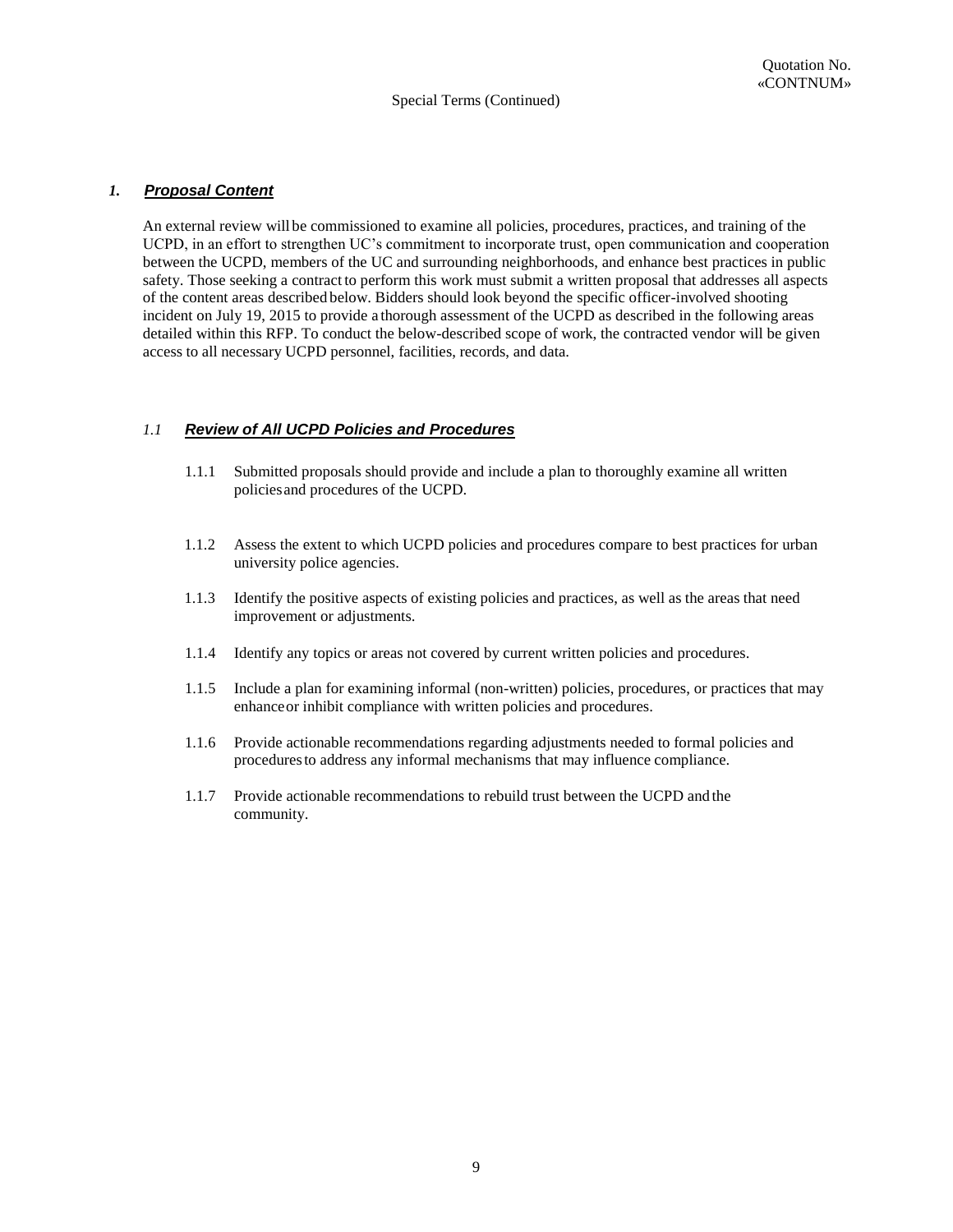#### *1.2 Review of all UCPD Data Collection Systems, Data Usage, Automation, and Records Management*

- 1.2.1 Assess the adequacy and utility of all data collected by the UCPD, including its records management and dispatch systems. Identify deficiencies and provide actionable recommendations.
- 1.2.2 Determine if the current system allows for data to be stored and retrieved in a manner that facilitates its use and analysis.
- 1.2.3 Determine if the current data collection system and information captured is consistent and reliable.
- 1.2.4 Determine if the current hardware and software utilized by the UCPD is consistent with best practices for urban university police departments.
- 1.2.5 Determine if there are more efficient means of data processing and records management that would allow UCPD staff to easily and readily understand patterns related to incidents, officers, victims, use of force and other areas of interest.
- 1.2.6 Provide actionable recommendations for the use of data to rebuild trust between the UCPD and the community through transparency.

#### *1.3 Review of Training*

- 1.3.1 Assess the quantity and quality of all UCPD training curricula and delivery for police and security officers, including recruit training, field training, in-service training, and specialized training; assess the command oversight of this process.
- 1.3.2 Determine if the training provided properly prepares officers to meet the requirements and expectations necessary to police in an environment that includes a large university and surrounding urban area where a large percentage of students reside, and a large percentage of the population is African American.
- 1.3.3 Assess if the training policies, procedures, and practice are consistent with best practices in both urban and campus police training are needed for both police officers and security guards.
- 1.3.4 Identify any areas where new training is needed, or changes in the existing training.
- 1.3.5 Provide actionable recommendations to rebuild trust between the UCPD and the community.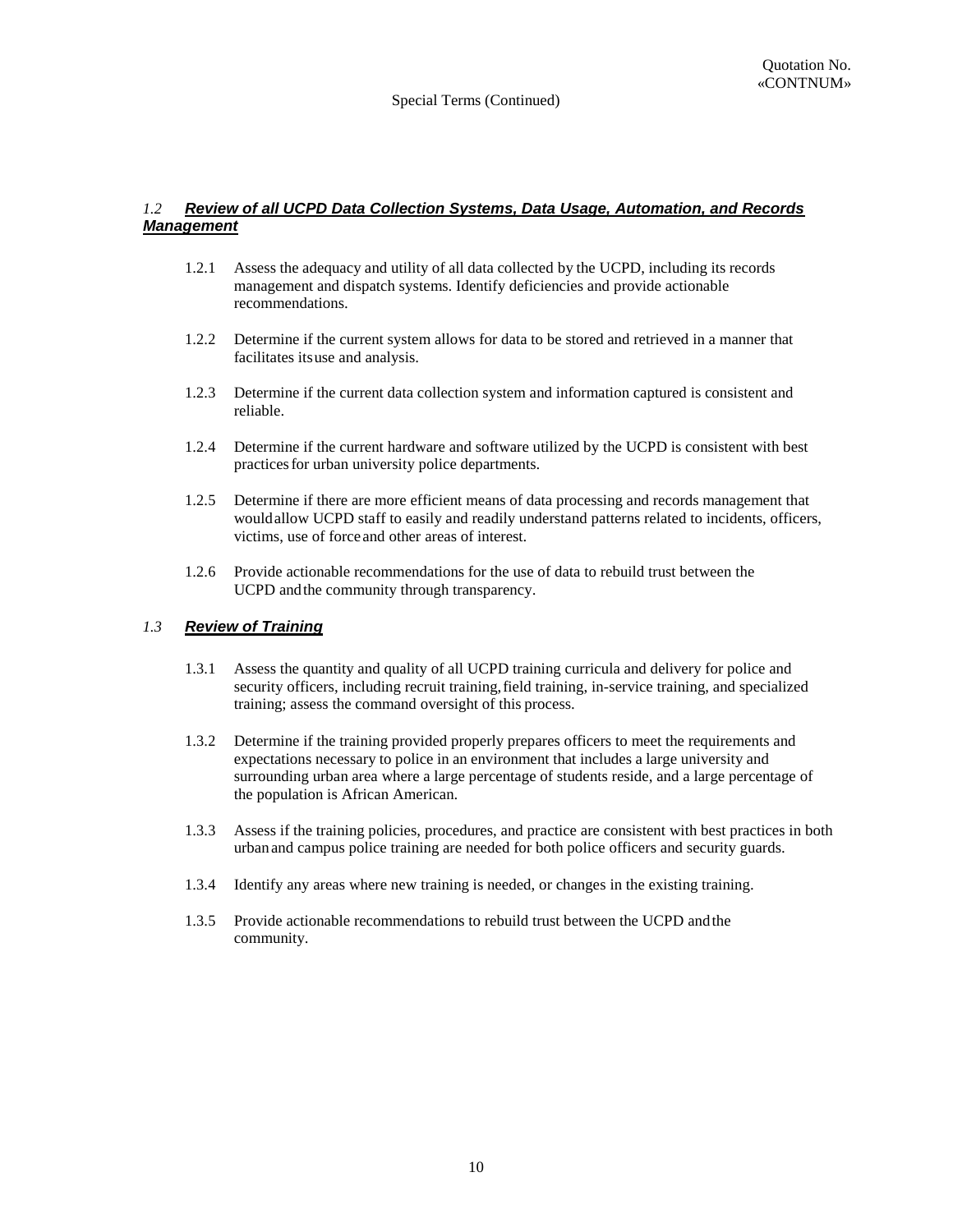# *1.4 Review of Accountability Mechanisms*

- 1.4.1 Determine the quality and quantity of all internal and external accountability mechanisms within the UCPD.
- 1.4.2 Assess the adequacy of supervisory oversight within the UCPD. Determine whether supervision is effective in monitoring performance so that officers and guards are properly carrying out their responsibilities.
- 1.4.3 Assess the validity and use of all supervisory oversight practices that allow for the identification of officers and guards who are outliers in performance, including the current early warning system.
- 1.4.4 Assess all documentation processes associated with the accountability processes: determine if adequate documentation is present, and evaluate how well that documentation is reviewed and used to establish accountability within the UCPD.
- 1.4.5 Assess the inspections process and procedures of the UCPD; determine their adequacy of tracking measures.
- 1.4.6 Determine the efficiency of budget and overtime expenditures, along with adequacy of tracking measures.
- 1.4.7 Review the disciplinary process for UCPD employees; determine if the process is appropriately followed, and whether it results in effective, efficient, and equitable outcomes.
- 1.4.8 Review the complaint process used by UCPD to determine its effectiveness and equity for both officers and citizens.
- 1.4.9 Provide recommendations regarding the use of professional standards review panels and citizen review panels in an urban university policing setting.
- 1.4.10 Review any other existing UCPD internal processes for employee oversight; identify any specific internal processes for accountability that are not currently used by the UCPD and provide recommendations for their use.
- 1.4.11 Provide actionable recommendations to rebuild trust between the UCPD and the community.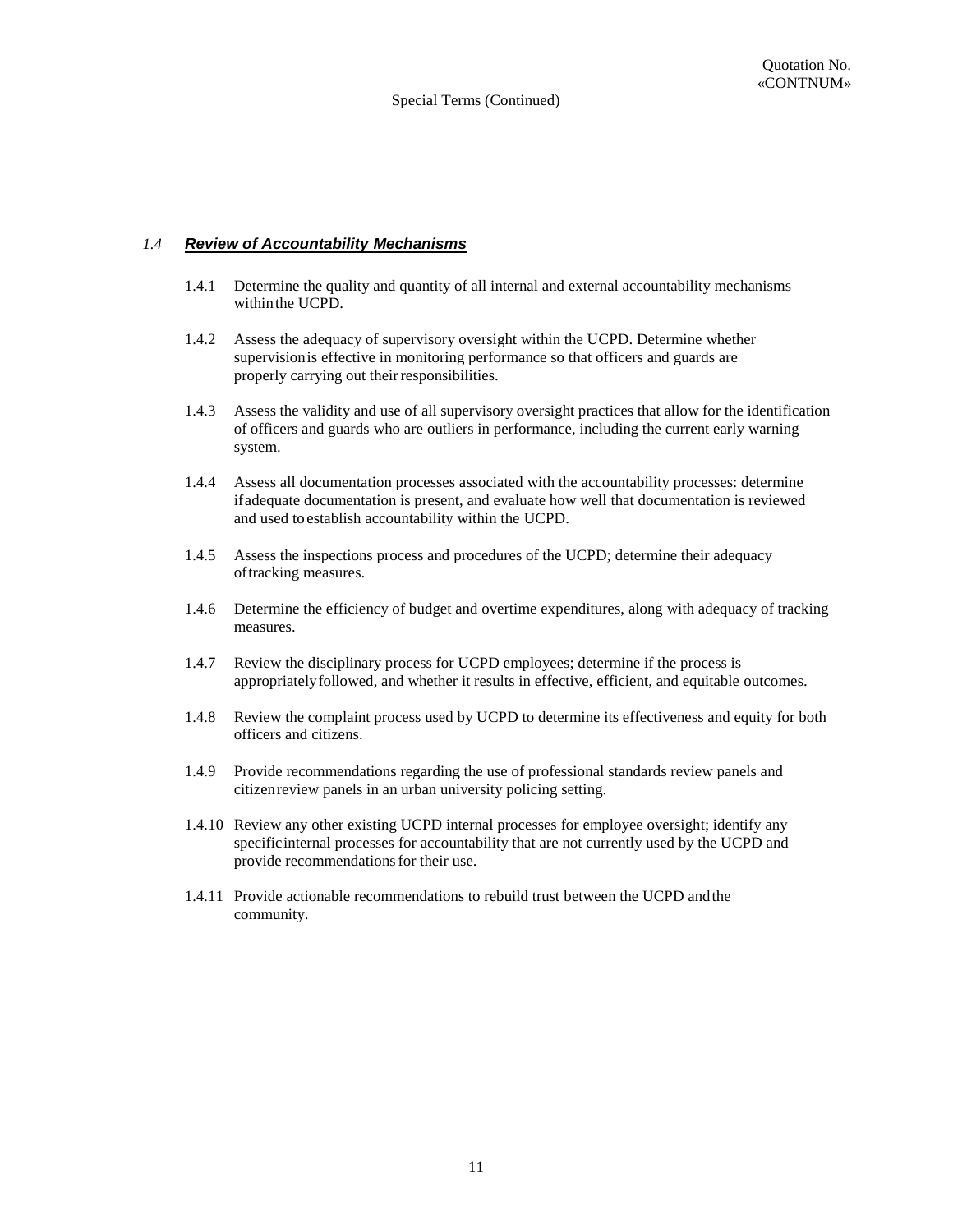# *1.5 Review of Officer Recruitment, Hiring, Promotion, and Retention*

The UCPD is committed to increasing diversity within the department to better reflect the urban community within which the university resides, along with the student, faculty, and staff population.

- 1.5.1 Assess the department's current recruitment, hiring, promotion, and retention processes to achieve this goal.
- 1.5.2 Assess the department's current processes to properly screen candidates to identify potential officers who can meet the demands of policing in an urban university setting.
- 1.5.3 Review best practices in diversifying urban university police forces and provide specific recommendations for UCPD to meet and exceed those practices.
- 1.5.4 Provide actionable recommendations for recruitment, hiring, promotion, and retention that will help to rebuild trust between the UCPD and the community.

#### 1.6 **Review of Equipment and Technology**

- 1.6.1 Assess the quality and quantity of equipment and technology used to complete daily activities and specialty assignments (e.g., major events, civil unrest, etc.).
- 1.6.2 Assess the type and quality of equipment available for officers to handle potentially dangerous encounters, including less lethal weapons.
- 1.6.3 Provide actionable recommendations regarding the acquisition and use of equipment and technology, relate these recommendations to the overall mission and goals of the UCPD.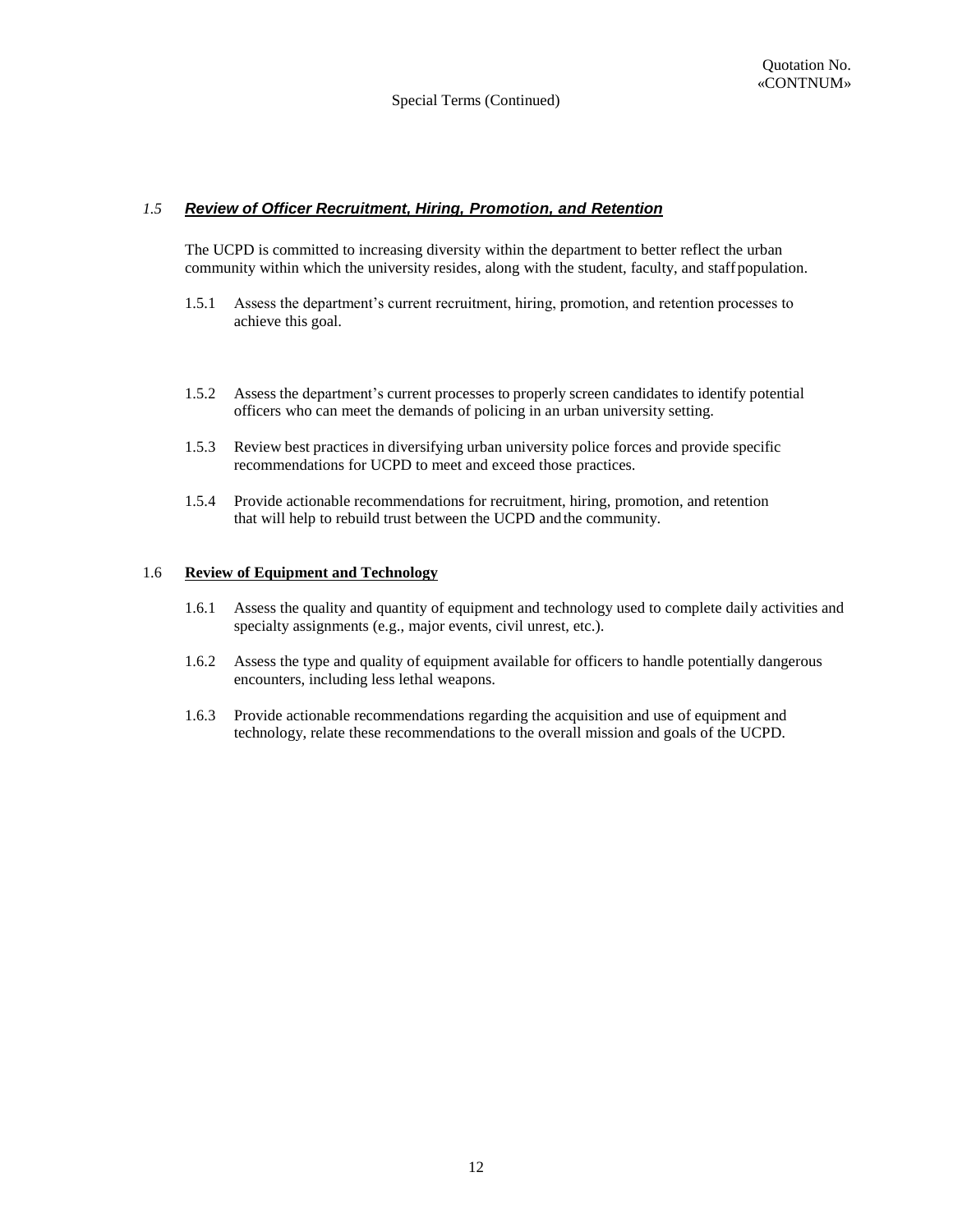# *1.7 Review of Specific Substantive Areas*

Review specific police and security guard activities, tactics, strategies, or practices (identified in items below); these substantive areas should be addressed with greater detail, and separately from the above described reviews of policies, procedures, training, recruitment, assessment, promotion, and discipline.

- 1.7.1 Provide a multi-year review of past practices, and an assessment of current practices. This assessment should be based on comparisons to other agencies to identify best practices in urban university policing.
- 1.7.2 Provide actionable recommendations to rebuild trust between the UCPD and the community.
- 1.7.3 Review should include all relevant policies, procedures, practices, training, accountability oversight, and data related to the specific topics listed below:
	- 1.7.3.1 Use of force; including encounters or activities involving injuries to officers or citizens.
	- 1.7.3.2 Pedestrian and traffic stops, including assessment of potential bias.
	- 1.7.3.3 Encounters involving individuals with mental health concerns.
	- 1.7.3.4 Community engagement; community-oriented policing; student engagement with focus on instruction/education.
	- 1.7.3.5 Problem solving; problem-oriented policing; use of SARA model.
	- 1.7.3.6 Crime prevention tools, practices, and strategies, including Nightride, Campus Watch, UC Ambassadors, and other crime prevention activities.

# *1.8 Team Experience*

- 1.8.1 Provide team's experience and expertise concerning relevant law enforcement analysis and evaluation, including a description of no more than four projects in similar scope and size prepared by members of the team.
- 1.8.2 UC especially values expert teams that include members who are diverse in race, ethnicity, and gender.
- 1.8.3 Include client, reference and telephone numbers, budget, schedule and brief summaries for each project. Provide a list of 3 customers who were provided services by your organization. Focus should be on law enforcement agencies with similar request for services. Include contact name and telephone number. Be sure your information is current.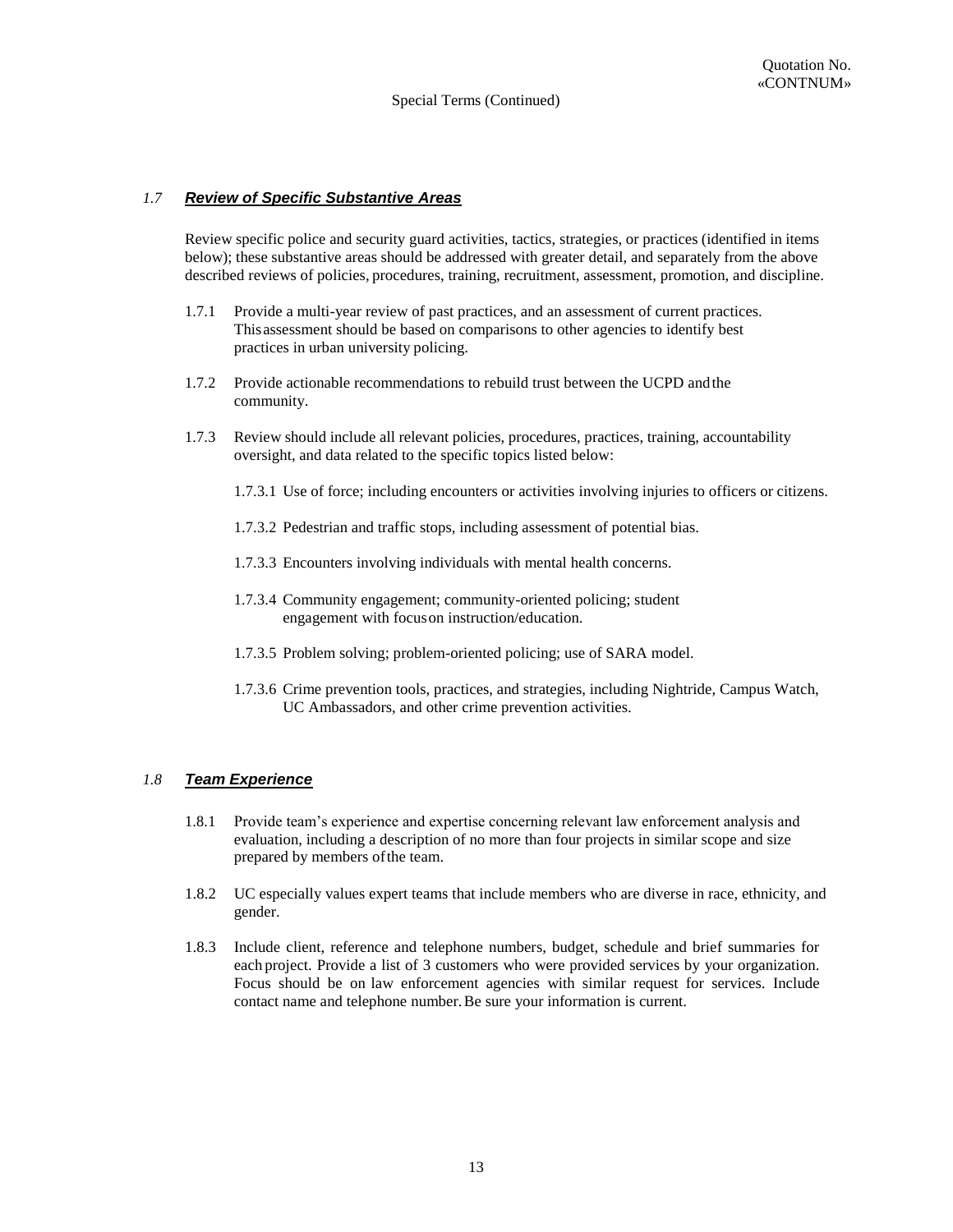# *1.9 Individual Staff Qualifications*

- 1.9.1 Provide expertise of individual team members. Expertise should include substantive areas related to campus policing, urban policing, community engagement and data analysis.
- 1.9.2 Include qualifications of specific staff who will work directly on this project. Identify each key person on the team and describe their specific roles on the project.

#### *1.10 Strength of Proposed Methodology*

- 1.10.1 Demonstrate commitment to using evidence-based approaches to conduct the work proposed.
- 1.10.2 Mixed methodologies are especially valued, where teams propose using both qualitative and quantitative approaches to review the UCPD. Use of data, strategic reviews, and interviews with police and key stakeholders are encouraged.
- 1.10.3 Demonstrate commitment to include a comprehensive review and application of best practices in urban university settings.

# *1.11 Cost*

- *1.11.1 Include detailed description and descriptive rationale of proposed budget.*
- *1.11.2 General budget areas to be included in the detailed (line-item) description include: 1) personnel; 2) consultants; 3) fringe benefits; 4) equipment; 5) materials and supplies;* 
	- *6) travel; and 7) facilities and administrative (indirect costs).*

 The above categories are an example of the needs for this project. Bidders are to include a total cost for the entire project, however, all categories associated with the project are to be itemized to arrived at the total.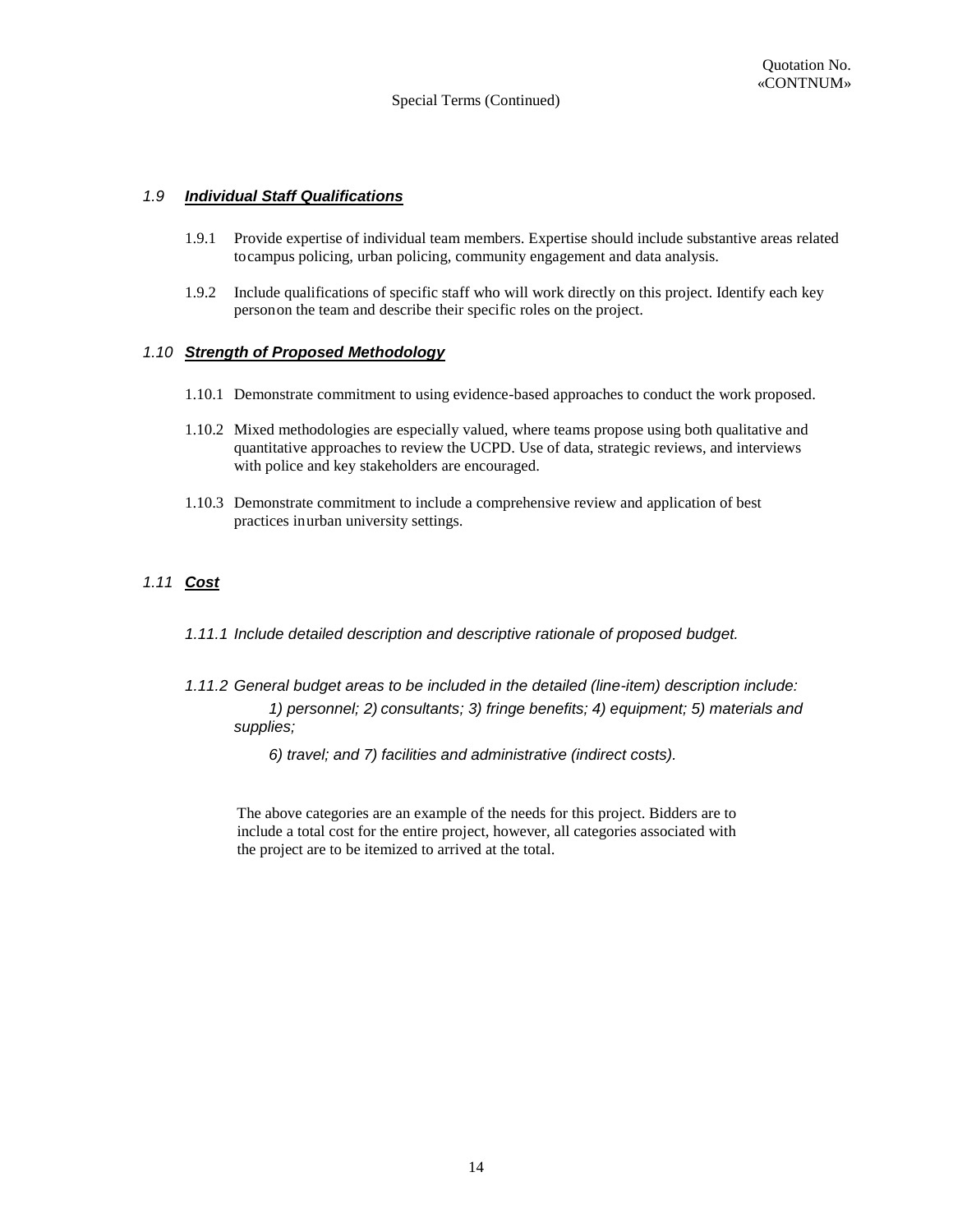# *2 Deliverables*

- 2.1 Interim Report: Written report summarizing the progress-to-date and preliminary findings on the scope of work described above, and further detailing any additional needs, impediments, etc., to ensure timely delivery of the final report.
- 2.2 Final Report: Written report detailing the findings related to specific scope of work detailed in Section 1 above. Note that this report will become public record and distributed widely to University and community stakeholders.
- 2.3 Presentations: Separate on-site presentations summarizing the report findings and recommendations, delivered to:
	- 2.3.1 UC Board of Trustees 2.3.2 UC Executive Committee 2.3.3 UCPD Command Staff 2.3.4 UC Safety & Reform Community Advisory Council 2.3.5 Larger UC community, general public and media

# *3. Method of Evaluation*

A selection committee chaired by the Vice President for Safety & Reform, and comprised of representatives from the University of Cincinnati and the UC Community Advisory Council (CAC) will evaluate the submitted proposals.

Evaluators will consider how well respondents' qualifications, proposed methodologies, and costs meet the needs of the university as described within this RFP.

Semi-finalist may be asked to conduct an initial video conference with the selection committee. Finalists will be required to participate in an on-site interview with the selection committee; interview will include an opportunity for a brief presentation, overview of the proposal, and  $\overline{O} \& A$  period.

RFP responses will be evaluated on the following criteria (not necessary in order preference):

Strength, comprehensiveness, and feasibility of the proposed work related items 1.1 - 1.6 above

- 3.1 Team Experience (item 1.8)
- 3.2 Individual Staff Qualifications (item 1.9)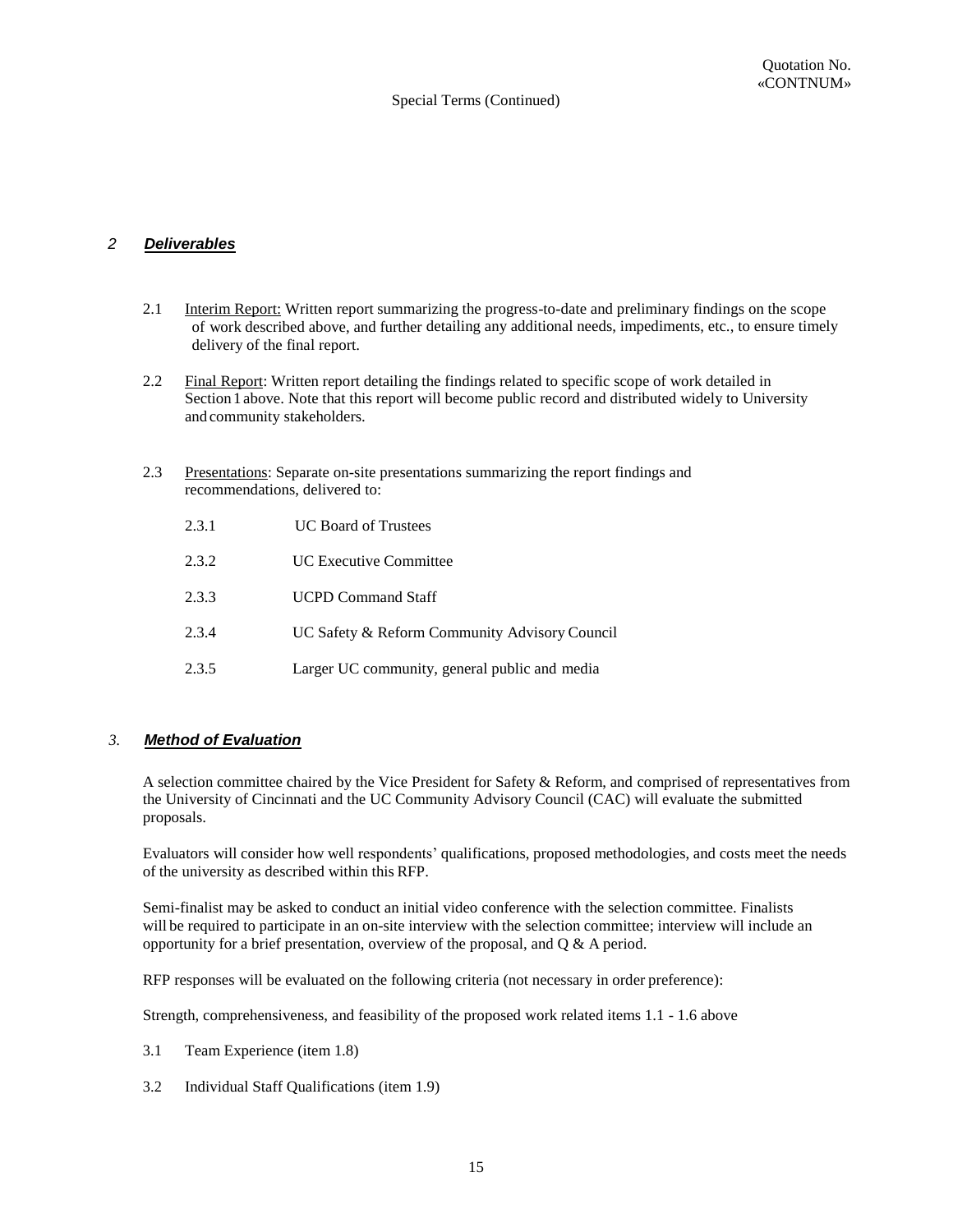- 3.3 Strength of Proposed Methodology (item 1.10)
- 3.4 Cost (item 1.11)

# *4. Tentative Selection Schedule*

Note: The University of Cincinnati reserves the right to adjust this schedule as necessary.

| RFP Questions (if any) dueDecember 14, 2015 |  |
|---------------------------------------------|--|
|                                             |  |
|                                             |  |
|                                             |  |
|                                             |  |
|                                             |  |
|                                             |  |
|                                             |  |
|                                             |  |

# *5. Proposal Submission*

- 5.1 Bidders should propose services that meet or exceed the specifications of this RFP. All bidders who provide a bid proposal in response to this RFP are responsible for all costs associated with preparing that proposal, answering all questions, providing UC with requested information, and making a bidder presentation to UC (if such a presentation is requested). Unless bidder clearly indicates otherwise in their proposal, bid submittals shall remain valid for one hundred and eighty (180) days from the closing date.
- 5.2 Bidder (s) should sign the cover page (original signature) and properly execute, in its entirety, this original RFP document.
- 5.3 IMPORTANT! Vendor's proposals should cross-reference and provide narrative responses to each numbered item in Section 1 "Proposal Content". Proposals should be organized and numbered in the order presented in Section 1. Bidders should repeat each question or request as it is numbered and worded in Section 1 response pages to this bid packet by using a secure fastener (e.g. binder clip). Bidders should provide generous narratives on each Section 1 item so that we may assess your firm's capability to perform. Proposals not organized or completed in the prescribed manner may be eliminated from consideration. Likewise, bids that are vague or difficult to interpret due to incompleteness may be considered non- responsive and ineligible for award consideration.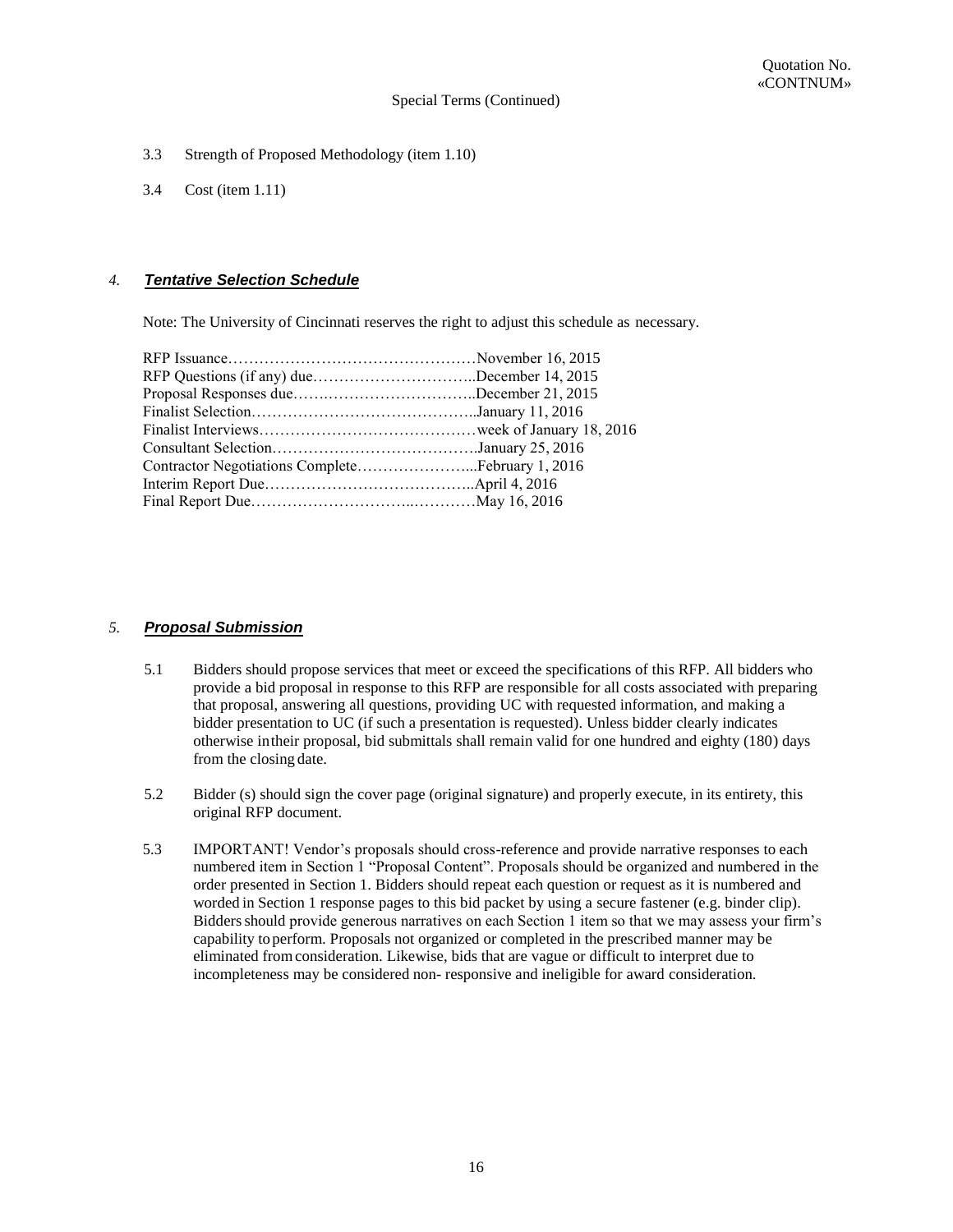#### 5.4 Bidders **final bid packages** should consist of:

- 5.4.1 One original package, clearly marked and labeled, that includes all documents as described in above  $5.1 - 5.3$ .
- 5.4.2 Four (4) duplicate packages that are exact copies of 5.4.1 clearly marked and labeled.

#### 5.5 **Packaging of Proposals**

- 5.5.1 Submittals should be packed in cartons or sturdy, well-constructed mailing envelopes.
- 5.5.2 Identify the package containing the original submittal (described in 5.4.1) using permanent black marker and writing "Original Submittal" enclosed on all sides of the package.

#### *5.6 Submission and Packaging Checklist*

- 5.6.1 Bidders may use this checklist to double-check compliance with preceding instructions. This list is not intended to be comprehensive and bidder(s) are responsible for following ALL instructions in this RFP regarding the completion and submittal of their proposals.
	- 5.6.1.1 Sign the cover page (original signature) and properly execute, in its entirety, this original RFP document.
	- 5.6.1.2 Cross-reference and provide point-by-point narrative responses to each numbered item in Section 1 "Proposal Content".
	- 5.6.1.3 Submittals should consist of documents described in 5.2, 5.3 and 5.4.
	- 5.6.1.4 If your RFP packet contained a vendor registration application form, then be sure to complete it and include it with your original submittal.
	- 5.6.1.5 Clearly label your original submittal. Example: If your submittals will be inserted in notebooks, then the cover of the particular notebook containing the original should be clearly marked "Original".